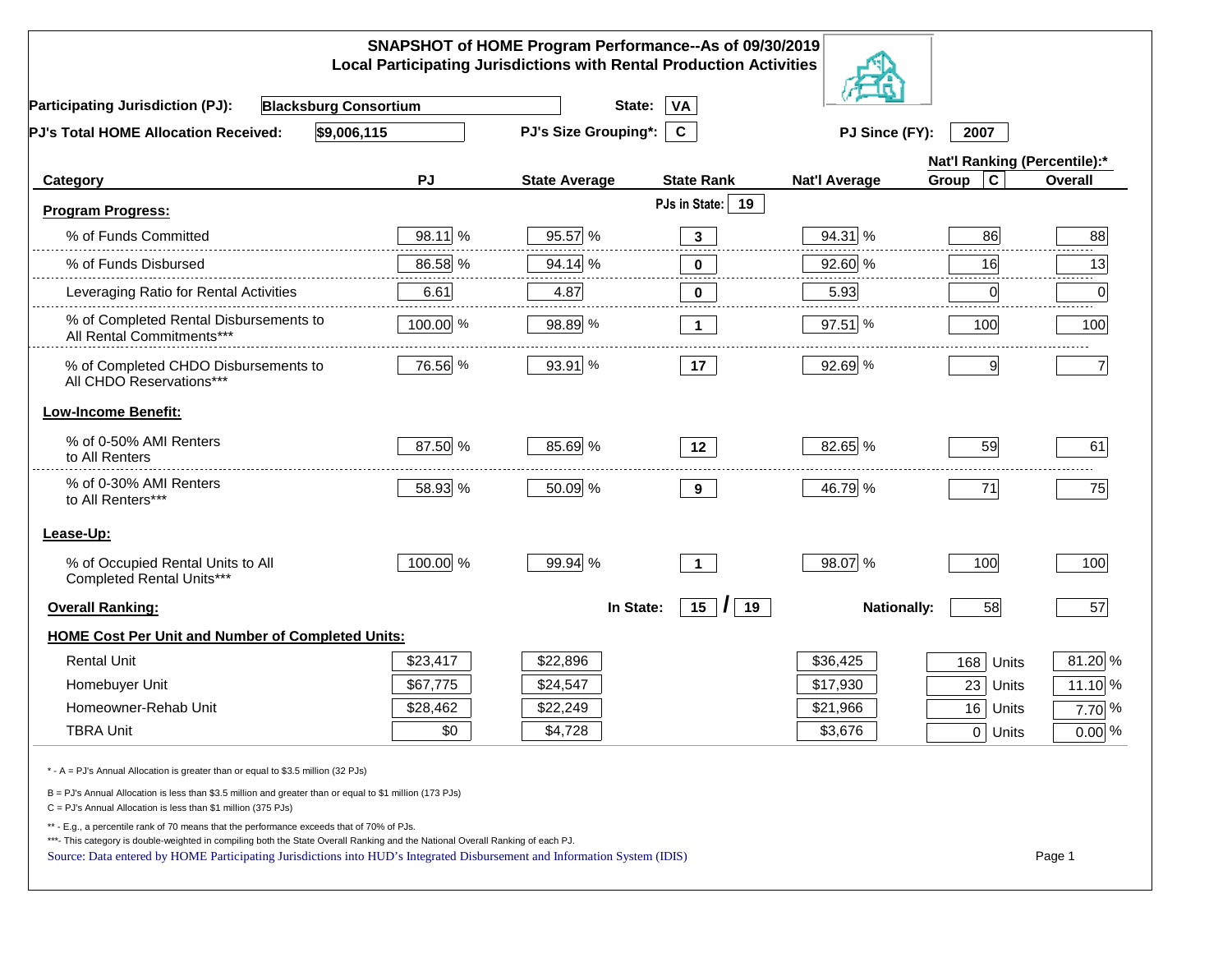|                                                                                                                           |      |               |                                   |             | <b>Program and Beneficiary Characteristics for Completed Units</b> |                                 |                                          |             |
|---------------------------------------------------------------------------------------------------------------------------|------|---------------|-----------------------------------|-------------|--------------------------------------------------------------------|---------------------------------|------------------------------------------|-------------|
| Participating Jurisdiction (PJ): Blacksburg Consortium                                                                    |      |               |                                   | ∣VA         |                                                                    |                                 |                                          |             |
| <b>Total Development Costs:</b>                                                                                           |      | <b>Rental</b> | <b>Homebuyer</b>                  |             | <b>Homeowner</b>                                                   | <b>CHDO Operating Expenses:</b> | PJ:                                      | 4.6%        |
| (average reported cost per unit in<br>PJ:<br><b>HOME-assisted projects)</b>                                               |      | \$160,131     | \$161,492                         |             | \$70,665                                                           | (% of allocation)               | <b>National Avg:</b>                     | $1.1$ %     |
| State:*                                                                                                                   |      | \$124,170     | \$118,719                         |             | \$32,339                                                           |                                 |                                          |             |
| National:**                                                                                                               |      | \$135,225     | \$88,236                          |             | \$26,222                                                           |                                 |                                          |             |
|                                                                                                                           |      |               | <b>Rental Homebuyer Homeowner</b> | <b>TBRA</b> |                                                                    | <b>Rental</b>                   | <b>Homebuyer Homeowner</b>               | <b>TBRA</b> |
| <b>RACE:</b>                                                                                                              | %    | $\%$          | $\%$                              | %           | <b>HOUSEHOLD TYPE:</b>                                             | ℅                               | $\%$<br>$\%$                             | %           |
| White:                                                                                                                    | 86.3 | 73.9          | 31.3                              | 0.0         | Single/Non-Elderly:                                                | 28.0                            | 30.4<br>18.8                             | 0.0         |
| <b>Black/African American:</b>                                                                                            | 10.1 | 8.7           | 68.8                              | 0.0         | Elderly:                                                           | 23.8                            | 50.0<br>4.3                              | 0.0         |
| Asian:                                                                                                                    | 0.6  | 17.4          | 0.0                               | 0.0         | <b>Related/Single Parent:</b>                                      | 38.1                            | 30.4<br>12.5                             | 0.0         |
| American Indian/Alaska Native:                                                                                            | 0.0  | 0.0           | 0.0                               | 0.0         | <b>Related/Two Parent:</b>                                         | 6.5                             | 13.0<br>0.0                              | 0.0         |
| Native Hawaiian/Pacific Islander:                                                                                         | 0.0  | 0.0           | 0.0                               | 0.0         | Other:                                                             | 3.6                             | 21.7<br>18.8                             | 0.0         |
| American Indian/Alaska Native and White:                                                                                  | 0.0  | 0.0           | 0.0                               | 0.0         |                                                                    |                                 |                                          |             |
| Asian and White:                                                                                                          | 0.0  | 0.0           | 0.0                               | 0.0         |                                                                    |                                 |                                          |             |
| <b>Black/African American and White:</b>                                                                                  | 0.6  | 0.0           | 0.0                               | 0.0         |                                                                    |                                 |                                          |             |
| American Indian/Alaska Native and Black:                                                                                  | 0.0  | 0.0           | 0.0                               | 0.0         |                                                                    |                                 |                                          |             |
| <b>Other Multi Racial:</b>                                                                                                | 0.0  | 0.0           | 0.0                               | 0.0         |                                                                    |                                 |                                          |             |
| Asian/Pacific Islander:                                                                                                   | 0.0  | 0.0           | 0.0                               | 0.0         |                                                                    |                                 |                                          |             |
| <b>ETHNICITY:</b>                                                                                                         |      |               |                                   |             |                                                                    |                                 |                                          |             |
| <b>Hispanic</b>                                                                                                           | 2.4  | 0.0           | 0.0                               | 0.0         |                                                                    |                                 |                                          |             |
|                                                                                                                           |      |               |                                   |             |                                                                    |                                 |                                          |             |
| <b>HOUSEHOLD SIZE:</b>                                                                                                    |      |               |                                   |             | <b>SUPPLEMENTAL RENTAL ASSISTANCE:</b>                             |                                 |                                          |             |
| 1 Person:                                                                                                                 | 48.8 | 26.1          | 37.5                              | 0.0         | Section 8:                                                         | 50.0                            | $0.0$ <sup>#</sup>                       |             |
| 2 Persons:                                                                                                                | 22.6 | 39.1          | 37.5                              | 0.0         | <b>HOME TBRA:</b>                                                  | 0.0                             |                                          |             |
| 3 Persons:                                                                                                                | 16.7 | 17.4          | 12.5                              | 0.0         | Other:                                                             | 7.1                             |                                          |             |
| 4 Persons:                                                                                                                | 7.1  | 8.7           | 0.0                               | 0.0         | No Assistance:                                                     | 42.9                            |                                          |             |
| 5 Persons:                                                                                                                | 3.6  | 4.3           | 6.3                               | 0.0         |                                                                    |                                 |                                          |             |
| 6 Persons:                                                                                                                | 0.6  | 0.0           | 6.3                               | 0.0         |                                                                    |                                 |                                          |             |
| 7 Persons:                                                                                                                | 0.6  | 4.3           | 0.0                               | 0.0         |                                                                    |                                 |                                          |             |
| 8 or more Persons:                                                                                                        | 0.0  | 0.0           | 0.0                               | 0.0         | # of Section 504 Compliant Units:                                  |                                 | 33                                       |             |
| * The State average includes all local and the State PJs within that state                                                |      |               |                                   |             |                                                                    |                                 |                                          |             |
| ** The National average includes all local and State PJs, and Insular Areas                                               |      |               |                                   |             |                                                                    |                                 |                                          |             |
| # Section 8 vouchers can be used for First-Time Homebuyer Downpayment Assistance.                                         |      |               |                                   |             |                                                                    |                                 |                                          |             |
|                                                                                                                           |      |               |                                   |             |                                                                    |                                 | <b>HOME Program Performance SNAPSHOT</b> |             |
| Source: Data entered by HOME Participating Jurisdictions into HUD's Integrated Disbursement and Information System (IDIS) |      |               |                                   |             |                                                                    |                                 | Page 2                                   |             |